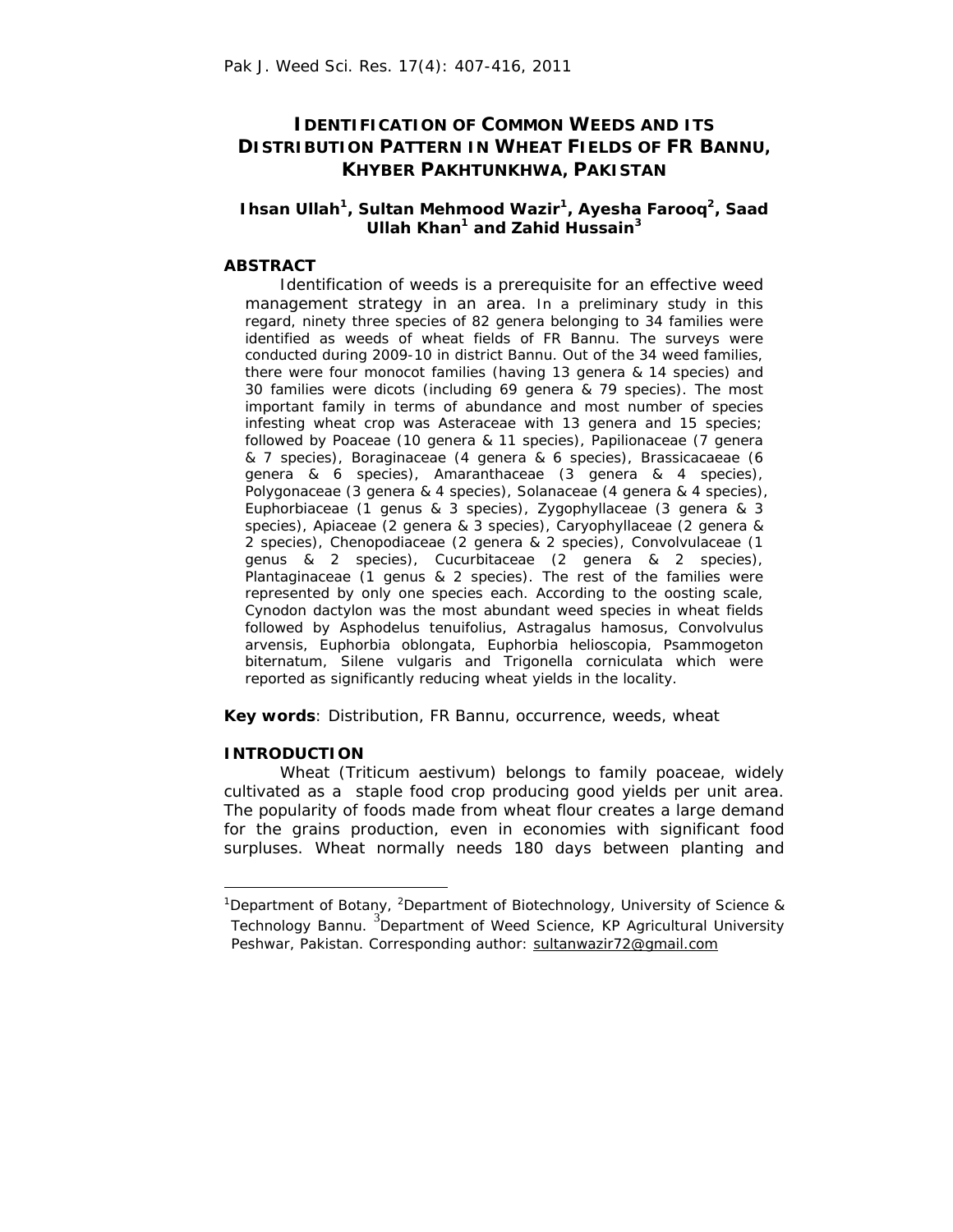harvest, depending upon climate, seed type, and soil conditions (winter wheat lies dormant during winter freez). Optimal crop management requires that the farmers should have a detailed and good understanding of each stage of development in the growing plants. In particular, spring fertilizers, herbicides, fungicides, growth regulators are typically applied only at specific stages of plant development.

 Wheat is rich in carbohydrate and amazingly provides daily requirement of energy. It has a wide range of culinary uses, for making of breads, pasta and cakes and fermentation of alcoholic beverages. Wheat contains Manganese, Phosphorus, Magnesium and Selenium in very large quantities. It is rich in Zinc, Copper, Iron and Potassium. Vitamins like B6, Niacin, Thiamin, Folate, Riboflavin and Pantothenic Acid. Vitamin E and Vitamin K are also present in small amounts. Any plant occurring at wrong place is known as weed. The concept of weeds as unwanted plants was born when man started to deliberately grow plants for their food.

Weeds are strong competitors to cereal crops because of their profuse growth in different environmental conditions. That weed which shows best growth always acts as best competitor and tends to dominate the crop. Weeds decrease crop yields by competing for water, nutrients, space and light.

Some weeds are allelopathic which further aggravate the losses in crop yields. Earlier on the weeds of wheat fields from Peshawar (Hussain *et al.,* 1985), Hazro (Hussain *et al.,* 1998), Abbotabad (Hashim and Marwat, 2002), Chitral (Hussain *et al.,* 2004), District Bannu (Khan *et al.,* 2004), Qambar village from Swat (Akhtar and Hussain, 2007) and District Karak (Wazir *et al.,* 2007) were reported. Generally, one kilogram of weed biomass corresponds to a loss of one kilograss in crop biomass (Rao, 2000).

 Bannu Division including F.R. Bannu, located in Khyber Pakhtunkhwa province of Pakistan, is surrounded in North by the Tribal Areas and in the East by Karak district; while in the South by Lakki Marwat. The total area of the district including FR Bannu is 1227 square kilometers.

Most of the areas of FR Bannu are arid and rainfall dependant. However, some parts of Baka Khel area are irrigated with canals from Tochi river while canals from Baran Dam irrigate some areas of Mamman Khel. Our study was aimed at documenting an inventory of the weed species that infest wheat crop in the experimental area, which may provide an idea for future strategies for weed management in wheat crop in light of the findings.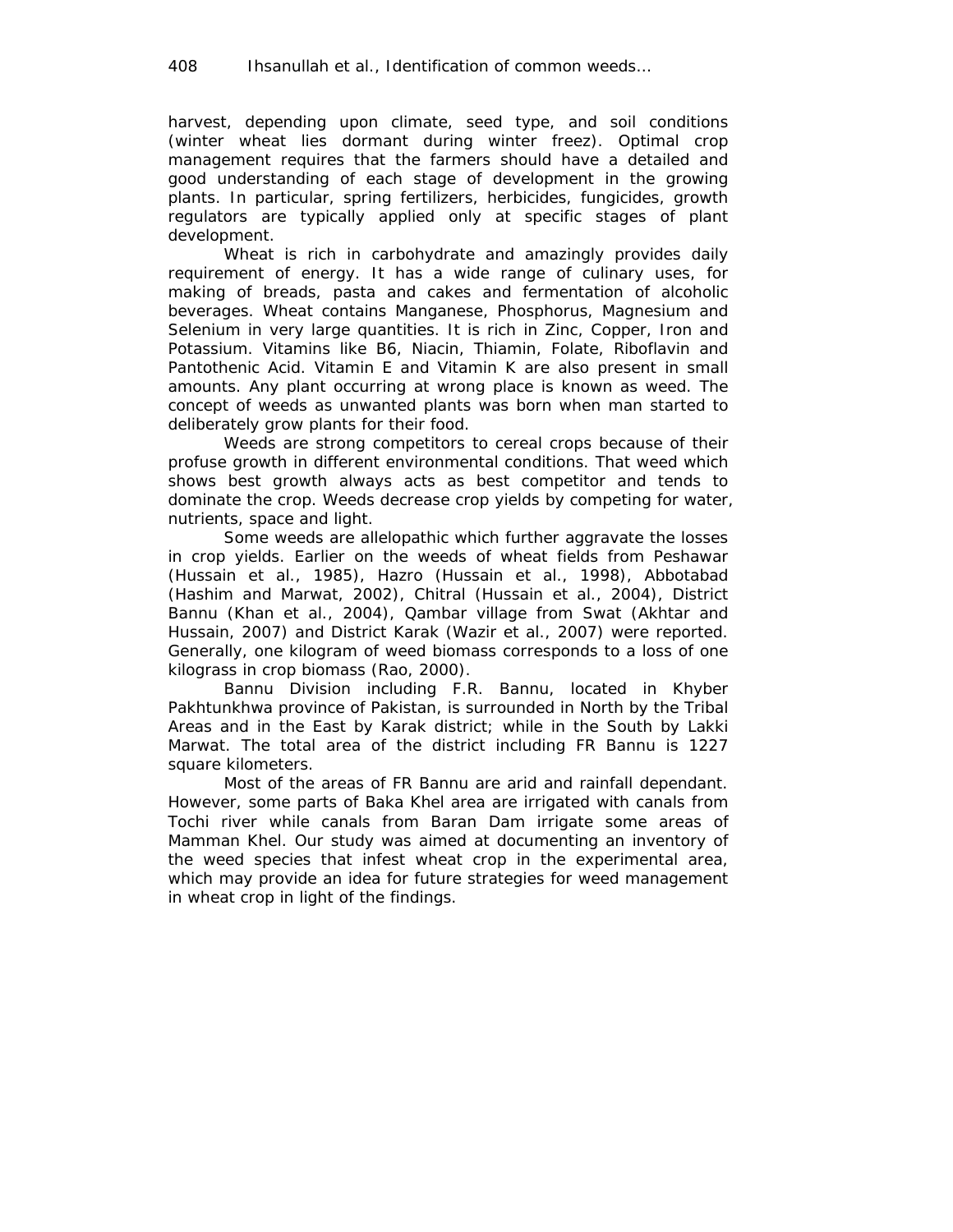# **MATERIALS AND METHODS**

The specimens were collected and preserved according to the standard protocols of Smith, 1971. Specimens were pressed in a plant press, which was consisted of a wooden frame (for rigidity), corrugated cardboard ventilators (to allow air to flow through the press), blotter paper (to absorb moisture), and folded newspaper (to contain the plant material). The pressed plants were thoroughly dried prior to storage and preserved for identification. The identification of unknown plant material was accomplished with the use of dichotomous keys; published plant descriptions, illustrations and photographs; and comparison with properly identified herbarium specimens present in various areas of the country. The use of microscope was helpful for the observation of many diagnostic features. The results were rechecked and compared with literature of Leenhouts, 1968; Nasir and Ali, 1971- 95; Wazir *et al.,* 2004. The present study was conducted during 2009- 2010 in wheat growing season. Local farmers were also interviewed for their view point about the problematic weeds which occurred in wheat crops.

#### **Weeds species distribution**

 Distribution of plant species was calculated by using Oosting Scale (Oosting, 1956). This method is used for the distribution and to find out the abundance of the species in the area.

#### **Table-1. Oosting Scale (OS).**

|    | Very Rare     |  |
|----|---------------|--|
| п  | Rare          |  |
| Ш  | Infrequent    |  |
| ١V | Abundant      |  |
| V  | Very abundant |  |
|    |               |  |

## **RESULTS AND DISCUSSION**

 The basic purpose of this study was to explore the weed flora in wheat crop for future weed management strategies. In wheat crop, there were found 82 genera and 93 species belonging to 34 families of weeds (Table-2). Among the 34 families, there were about 4 families of monocots (having 13 genera and 14 species) and 30 families of dicots (having 69 genera and 79 species).

On one hand this study helped us identify the weeds that posed danger to the wheat crop of the study area; and on the other hand, the lising of the weeds can become a good part of the weed taxanomy at the same time. A given weed identified as noxious in one area may not pose a threat in another area, even if it may be established in both the areas.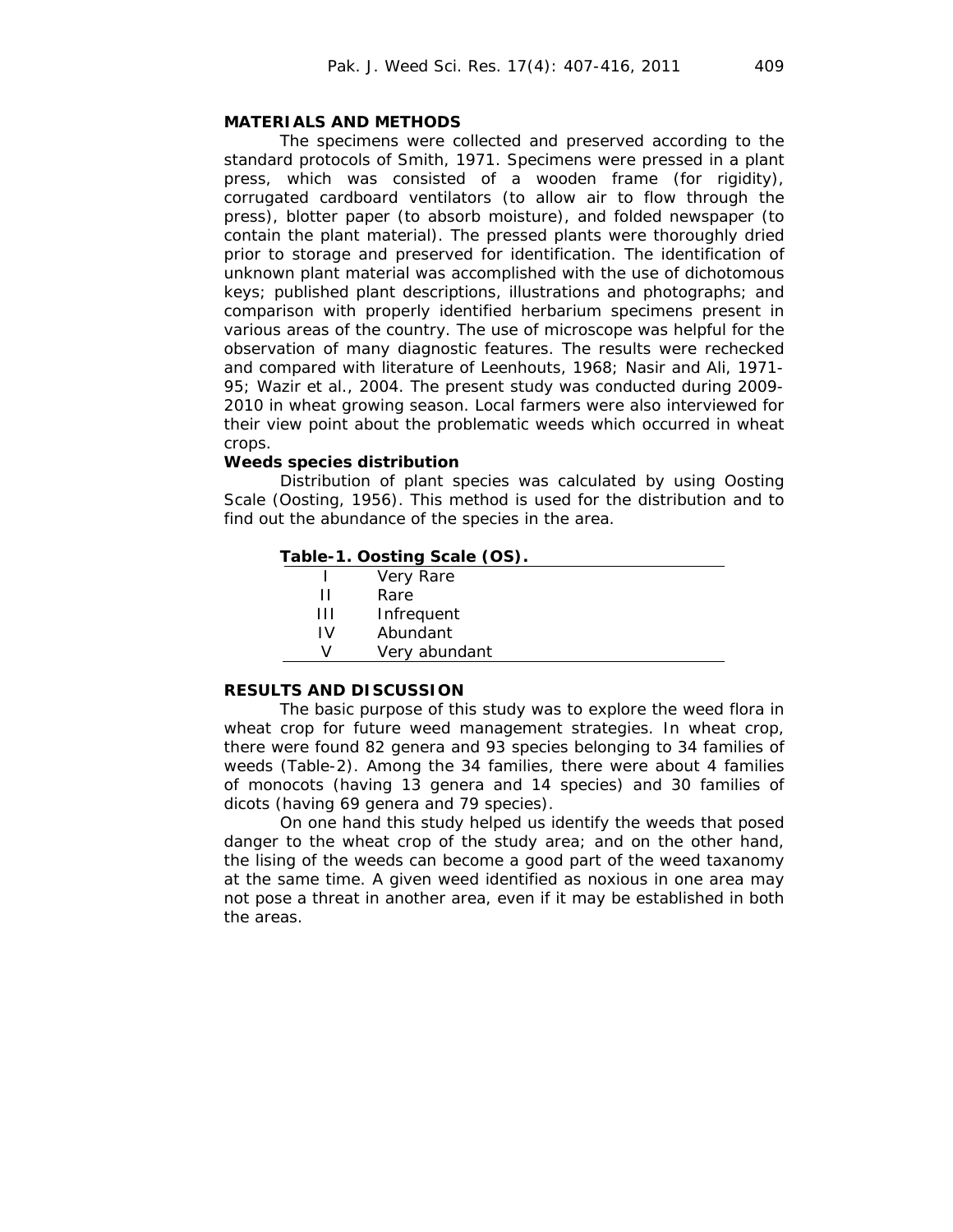Local farmers should have scientific informations so that many weed control strategies could be developed in order to control the growth and spread of the problematic weeds. Pre-plant and post harvest weed control measures should be taken on immediate basis in order to reduce the weed growth in arable lands. These weed control measures reduce the yield losses in current crops and seeds contamination in the crops seeds and harness fresh deposition in the weed seed bank.

 The most important family in terms of species representation was Asteraceae having 13 genera and 15 species. Asteraceae was though closely followed by Poaceae with 10 genera and 11 species, and then by Papilionaceae (7 genera and 7 species), Boraginaceae (4 genera and 6 species), Brassicacaeae (1 genus and 1 specie), Amaranthaceae (3 genera and 4 species), Polygonaceae (3 genera and 4 species), Solanaceae (4 genera and 4 species), Euphorbiaceae (1 genus and 3 species), Zygophyllaceae (3 genera and 3 species), Apiaceae (2 genera and 2 species), Caryophyllaceae (2 genera and 2 species), Chenopodiaceae (2 genera and 2 species), Cucurbitaceae (2 genera and 2 species), Convolvulaceae (1 genus and 2 species), and Plantaginaceae (1 genus and 2 species). However the families of Aizoaceae, Apocynaceae, Asclepiadaceae, Asphodelaceae, Cyperaceae, Fumariaceae, Gentiaceae, Liniaceae, Malvaceae, Nyctaginaceae, Orchidaceae, Orobanchaceae, Papaveraceae, Primulaceae, Ranunculaceeae, Resedaceae, Rubiaceae and Verbenaceae had only one genus represienting a single species infesting wheat fields of the target area.

### **Percentage-wise data of weeds in wheat crops**

 As far as percentage data of the weeds representing various families are concerned, the highest percentage of occurrence in wheat crops was of Asteraceae (16.129%) as given in Table-3. Similarly, the percentage of weeds infesting wheat was 11.827% in Poaceae. The rest of the families had percentages of weeds infestation as Papilionaceae (7.526%), Boraginaceae and Brassicaceae (6.451%), Amaranthaceae, Polygonaceae and Solanaceae (4.301%), Euphorbiaceae and Zygophyllacea (3.225%), Apiaceae, Caryophyllaceae, Chenopodiaceae, Convolvulaceae, Cucurbitaceae and Plantaginaceae (2.150%). However, each of the rest of the families i.e. Aizoaceae, Apocynaceae, Asclepiadaceae, Asphodelaceae, Cyperaceae, Fumariaceae, Gentianaceae, Linaceae, Malvaceae, Nyctaginaceae, Orchidaceae, Orobanchaceae, Papveraceae, Primulaceae, Ranunculaceae, Resedaceae, Rubiaceae and Verbenaceae had only 1.075% of weeds infestation (Table-3).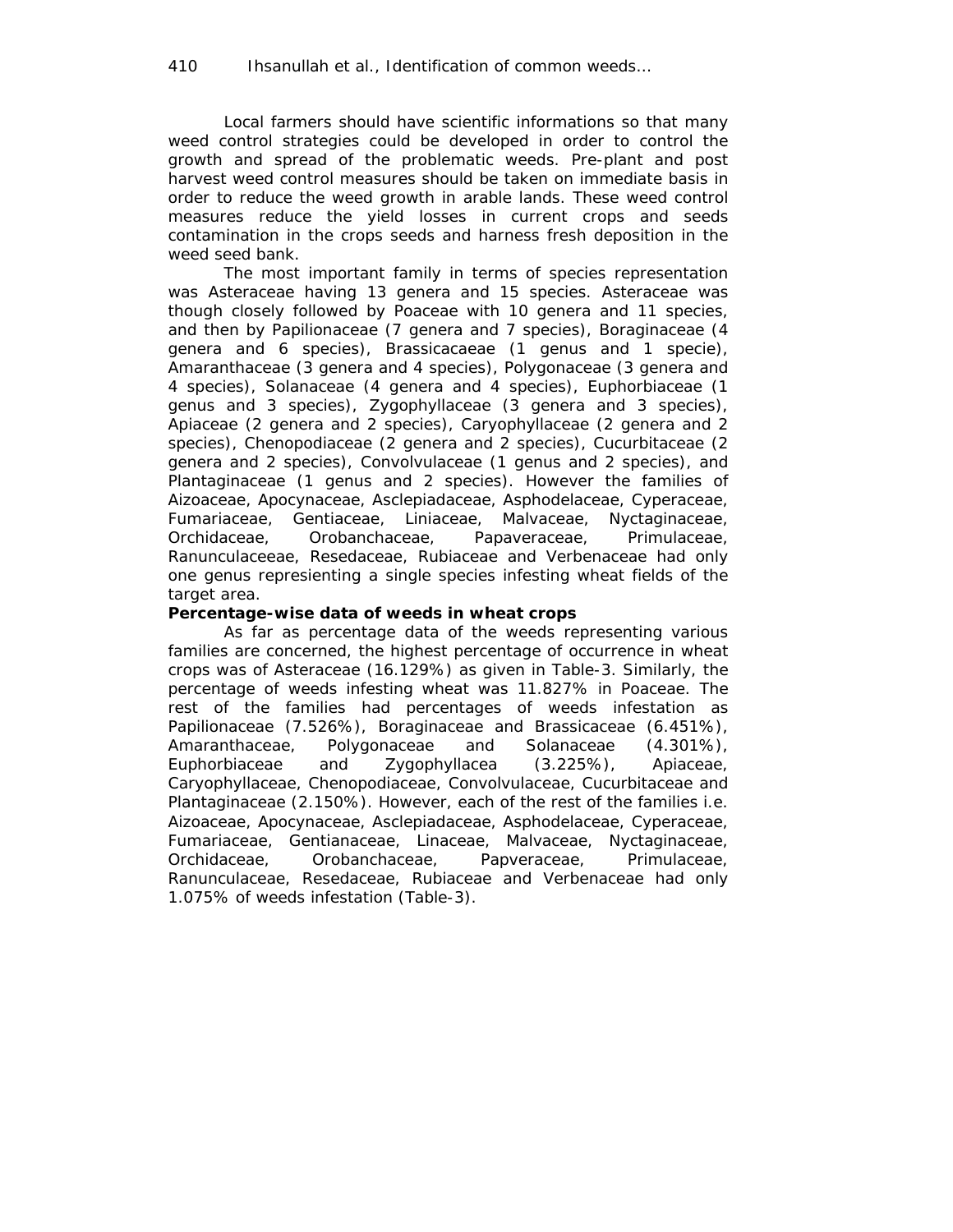| S.No.          | Plant's name                          | Family              | Local name     | Voucher specimen |
|----------------|---------------------------------------|---------------------|----------------|------------------|
| 1.             | Aerva javanica (Burm. f.) Juss.       | Amaranthaceae       | Kharvorrha     | No. WWFRB<br>1a  |
| 2.             |                                       | Poaceae             |                |                  |
| 3.             | Alopecurus nepalensis Trin. ex Steud. |                     | Ozhakaye       | 2a               |
|                | Alhagi maurorum Medic.                | Papilionaceae       | Thunda         | 3a               |
| 4.             | Anagallis arvensis L.                 | Primulaceae         | Peze nenya gul | 4a               |
| 5.             | Amaranthus blitoides S. watson        | Amaranthaceae       | Ranzukka       | 1b               |
| 6.             | Amaranthus viridis L.                 | Amaranthaceae       | Ranzukka       | 1c               |
| 7 <sub>1</sub> | Aristida adscensionis L.              | Poaceae             | Thor lummi     | 2b               |
| 8.             | Aristida cyanantha Nees ex Steud.     | Poaceae             | Speen lummi    | 2c               |
| 9.             | Arnebia hispidissima (Lehm.) A. DC.   | Boraginaceae        | Unknown        | 5a               |
| 10.            | Asphadelus tunifolius Caven.          | Asphodelaceae       | Piozakai       | 6a               |
| 11.            | Astragalus hamosus L.                 | Papilionaceae       | Aezai          | 3b               |
| 12.            | Atriplex stocksii Boiss.              | Chenopodiaceae      | Unknown        | 7a               |
| 13.            | Avena fatua L.                        | Poaceae             | Karyana        | 2d               |
| 14.            | Boerhavia procumbens Banks ex Roxb.   | Nyctaginaceae       | Pandrawash     | 8a               |
| 15.            | Brassica tournefortii Gouan           | <b>Brassicaceae</b> | Pari woeri     | 9a               |
| 16.            | Calendula officinalis L.              | Asteraceae          | Zer gul        | 10a              |
| 17.            | Calotropis procera (willd.) R. Br.    | Asclepiadaceae      | Spalmuka       | 11a              |
| 18.            | Carduus argentatus L.                 | Asteraceae          | Aghzekaye      | 10 <sub>b</sub>  |
| 19.            | Carthamus persicus Willd              | Asteraceae          | Conzali        | 10 <sub>c</sub>  |
| 20.            | Carthamus tinctorus L.                | Asteraceae          | Catasoora      | 10d              |
| 21.            | Celosia argentea L.                   | Amaranthaceae       | Palash gul     | 1d               |
| 22.            | Centaurea iberica Spreng.             | Asteraceae          | Konzalla       | 10e              |
| 23             | Centaurium pulchellum (Sw.) Druce     | Gentianaceae        | Unknown        | 12a              |
| 24.            | Chenopodium murale L.                 | Chenopodiaceae      | Toor sormai    | 7b               |
| 25.            | Cirsium arvense (L.) Scop.            | Asteraceae          | Aghzikaye      | 10f              |
| 26.            | Cistanche tubulosa (Shehenk.) Wight.  | Orobanchaceae       | Kherghurn      | 13a              |
| 27.            | Citrullus colocynthis (L.) Shred.     | Cucurbitaceae       | Maraghinya     | 14a              |
| 28.            | Convolvulus arvensis L.               | Convolvulaceae      | Perwatie       | 15a              |
| 29.            | Convolvulus spicatus Hallier f        | Convolvulaceae      | Perwatie       | 15 <sub>b</sub>  |
| 30.            | Conyza bonariensis (L.) Cronquist     | Asteraceae          | Shpelaye       | 10 <sub>g</sub>  |
| 31.            | Cymbopogon distense Schutt.           | Poaceae             | Surgurai       | 2e               |
| 32.            | Cynodon dactylon (L.) Pers.           | Poaceae             | Barawa         | 2f               |

**Table-2. List of weeds of wheat crop.**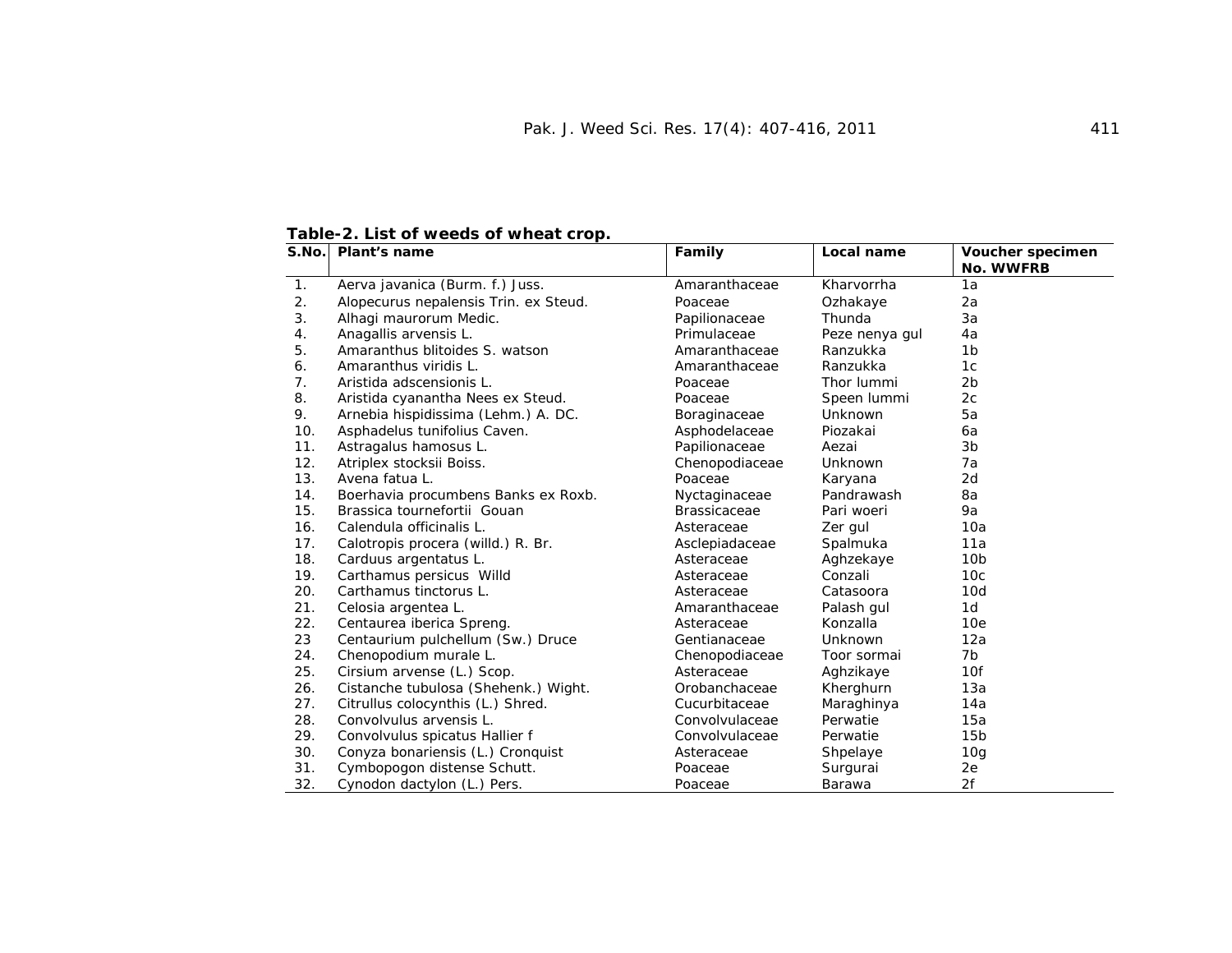| S.No. | Plant's name                                   | Family              | Local name      | Voucher specimen<br>No. WWFRB |
|-------|------------------------------------------------|---------------------|-----------------|-------------------------------|
| 33.   | Cyperus rotundus L.                            | Cyperaceae          | Delai           | 16a                           |
| 34.   | Datura alba Nees.                              | Solanaceae          | Barbaka         | 17a                           |
| 35.   | Echinops echinatus L.                          | Asteraceae          | Catasori        | 10 <sub>h</sub>               |
| 36.   | Eragrostis pilosa (L.) P. Beauv.               | Poaceae             | Khalipellai     | 2g                            |
| 37.   | Eruca sativa Mill.                             | <b>Brassicaceae</b> | Shersham        | 9b                            |
| 38.   | Euphorbia oblongata Griseb.                    | Euphorbiaceae       | Murdor botti    | 18a                           |
| 39.   | Euphorbia helioscopia L.                       | Euphorbiaceae       | Purparie        | 18 <sub>b</sub>               |
| 40.   | Euphorbia prostrata Ait.                       | Euphorbiaceae       | Speni wana      | 18 <sub>c</sub>               |
| 41.   | Fagonia cretica L.                             | Zygophyllaceae      | Spelaghzai      | 19a                           |
| 42.   | Farsetia jacquemontii (Hook.f. & Thoms.) Jafri | <b>Brassicaceae</b> | Melongay        | 9c                            |
| 43.   | Filago pyramidata L.                           | Asteraceae          | Unknown         | 10i                           |
| 44.   | Fumeria indica Husskin                         | Fumariaceae         | Sewa            | 20a                           |
| 45.   | Galium tricorne Stokes                         | Rubiaceae           | Khwra shpazha   | 21a                           |
| 46.   | Heliotropium europaeum (F. & M.) Kazmi         | Boraginaceae        | Kharpunai       | 5 <sub>b</sub>                |
| 47.   | Heliotropium strigosum Willd.                  | Boraginaceae        | Unknown         | 5c                            |
| 48.   | Hypecoum pendulum L.                           | Papaveraceae        | Peray gajara    | 22a                           |
| 49.   | Hyoscyamus niger L.                            | Solanaceae          | Badelbang       | 17 <sub>b</sub>               |
| 50.   | Ifloga spicata Forssk.                         | Asteraceae          | Unknown         | 10j                           |
| 51.   | Lathyrus aphaca Linn.                          | Papilionaceae       | Ghat mettarraye | 3c                            |
| 52.   | Launaea procumbens Pravin Kawale.              | Asteraceae          | Piawarie        | 10k                           |
| 53.   | Launaea angustifolia (Desf.) Kuntze            | Asteraceae          | Piawarie        | 10 <sub>L</sub>               |
| 54.   | Linum corymbulosum Reichenb.                   | Linaceae            | Unknown         | 23a                           |
| 55.   | Malcolmia africana (L.) R.Br.                  | <b>Brassicaceae</b> | <b>Bashtha</b>  | 9d                            |
| 56.   | Malva neglecta Wallr                           | Malvaceae           | Peskie          | 24a                           |
| 57.   | Medicago polymorpha L.                         | Papilionaceae       | Maklendye       | 3d                            |
| 58.   | Melilotus indica (L.) All.                     | Papilionaceae       | Unknown         | 3e                            |
| 59.   | Nerium indicum Mill.                           | Apocynaceae         | Gandarie        | 25a                           |
| 60.   | Neslia apiculata Fisch.                        | <b>Brassicaceae</b> | <b>Unknown</b>  | 9e                            |
| 61.   | Nonea philistaea Boiss.                        | Boraginaceae        | Shunstargi      | 5d                            |
| 62.   | Nonea pulla (L.) DC.                           | Boraginaceae        | Shunstargi      | 5e                            |
| 63.   | Oligomeris linifolia (Vahl.) Macbride          | Resedaceae          | <b>Unknown</b>  | 26a                           |
| 64.   | Onosma chitralicum I. M. Johnston              | Boraginaceae        | Kakawvie        | 5f                            |
| 65.   | Oxyria digyna (L.) Hill                        | Polygonaceae        | Tassavenye      | 27a                           |
|       |                                                |                     | spazha          |                               |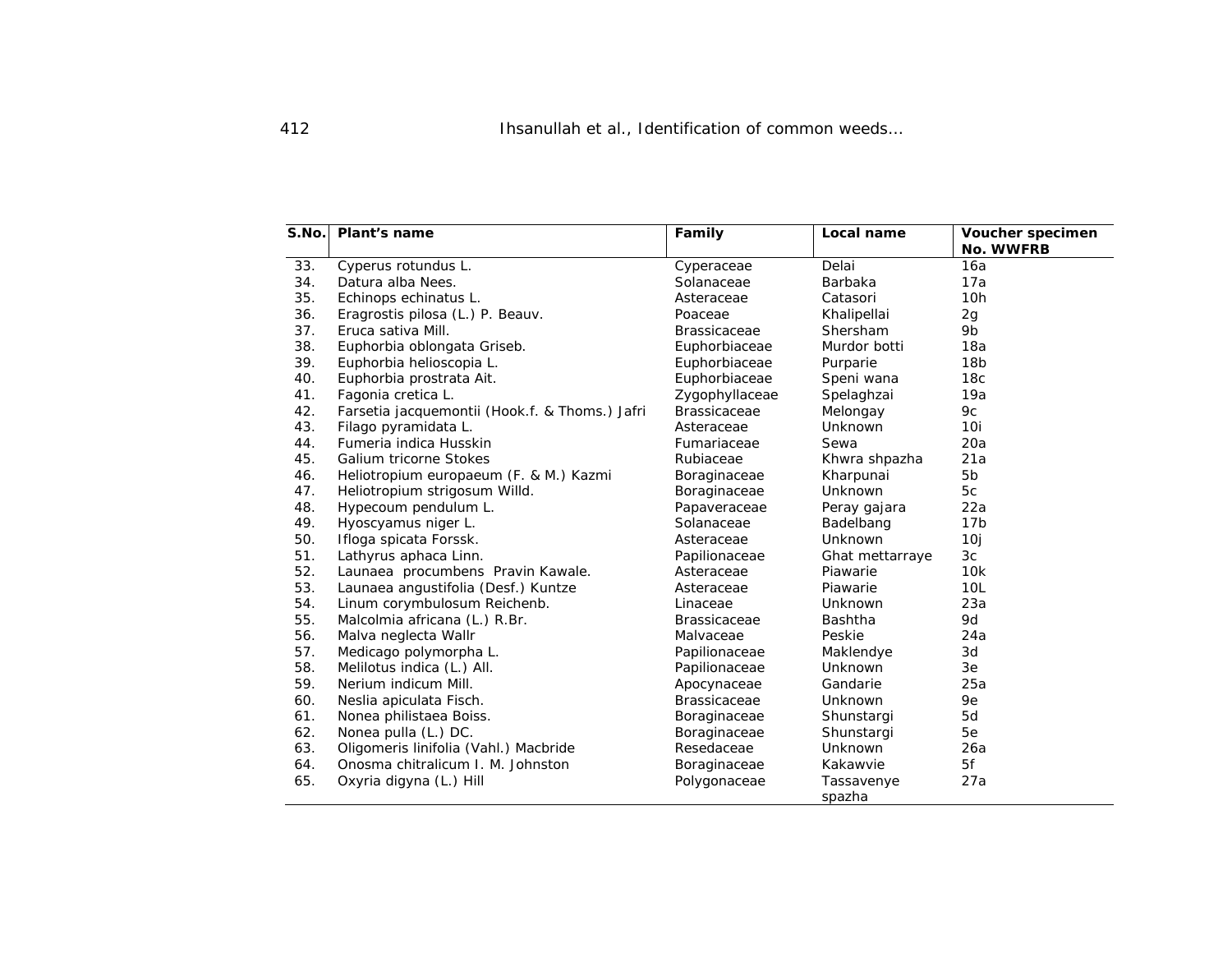| S.No. | <b>Plant's name</b>                    | Family              | Local name     | Voucher specimen |
|-------|----------------------------------------|---------------------|----------------|------------------|
|       |                                        |                     |                | <b>No. WWFRB</b> |
| 66.   | Parthenium hysterophorus L.            | Asteraceae          | Kherbotta      | 10 <sub>m</sub>  |
| 67.   | Pegnum harmala L.                      | Zygophyllaceae      | Sponda         | 19 <sub>b</sub>  |
| 68.   | Phalaris minor Retz.                   | Poaceae             | Chagaa bashtha | 2h               |
| 69.   | Plantago lanceolata L.                 | Plantaginaceae      | Speghol        | 28a              |
| 70.   | Plantago ovate Forssk                  | Plantaginaceae      | Speghol        | 28 <sub>b</sub>  |
| 71.   | Poa bulbosa L.                         | Poaceae             | Bagastha       | 2i               |
| 72.   | Polygonum biaristatum Aitch.& Hemsl.   | Polygonaceae        | Ghat bandkaye  | 27 <sub>b</sub>  |
| 73.   | Polygonum plebejum R. Br.              | Polygonaceae        | Sherghandhaye  | 27c              |
| 74.   | Portulaca oleracea L.                  | Aizoaceae           | Verkhora       | 29a              |
| 75.   | Psammogeton biternatum Edgew.          | Apiaceae            | Peray gajera   | 30a              |
| 76.   | Ranunculus muricatus L.                | Ranunculaceae       | Zerri gul      | 31a              |
| 77.   | Rumex dentatus (Meisn.) Rech.f.        | Polygonaceae        | Bashtha        | 27d              |
| 78.   | Sacharum arundinaceum H. K. F.         | Poaceae             | Kana           | 2j               |
| 79.   | Setaria pumila (Poir.) Roem            | Poaceae             | Sherakaie      | 2k               |
| 80.   | Silene vulgaris (Moench) Garcke,       | Caryophyllaceae     | Ghorakie       | 32a              |
| 81.   | Sisymbrium irio L.                     | <b>Brassicaceae</b> | Zangli woeri   | 9f               |
| 82.   | Sonchus asper (L.) Hill.               | Asteraceae          | Tharezha       | 10n              |
| 83.   | Solanum surattense Burm.f.             | Solanaceae          | Marraghenye    | 17c              |
| 84.   | Spergula fallax (Lowe) E. H. L. Krause | Caryophyllaceae     | Baterwana      | 32 <sub>b</sub>  |
| 85.   | Taraxacum officinale F. H. Wiggers.    | Asteraceae          | Zyergualaye    | 10 <sub>o</sub>  |
| 86.   | Torilis nodosa (L.) Gaertn.            | Apiaceae            | Unknown        | 30 <sub>b</sub>  |
| 87.   | Tribulus terrestris L.                 | Zygophyllaceae      | Tap war aghzai | 19c              |
| 88.   | Trichosanthes dioica Roxb              | Cucurbitaceae       | Unknown        | 14 <sub>b</sub>  |
| 89.   | Trigonella corniculata (L.) Linn.      | Papilionaceae       | Spistherlia    | 3f               |
| 90.   | Verbena officinalis L.                 | Verbenaceae         | Unknown        | 33a              |
| 91.   | Vicia hirsuta (L.) S.F.Gray, Nat       | Papilionaceae       | Mettarraye     | 3g               |
| 92.   | Withania coagulans Dunal.              | Solanaceae          | Shapyanga      | 17d              |
| 93.   | Zeuxine strateumatica (L.) Schlechter  | Orchidaceae         | Unknown        | 34a              |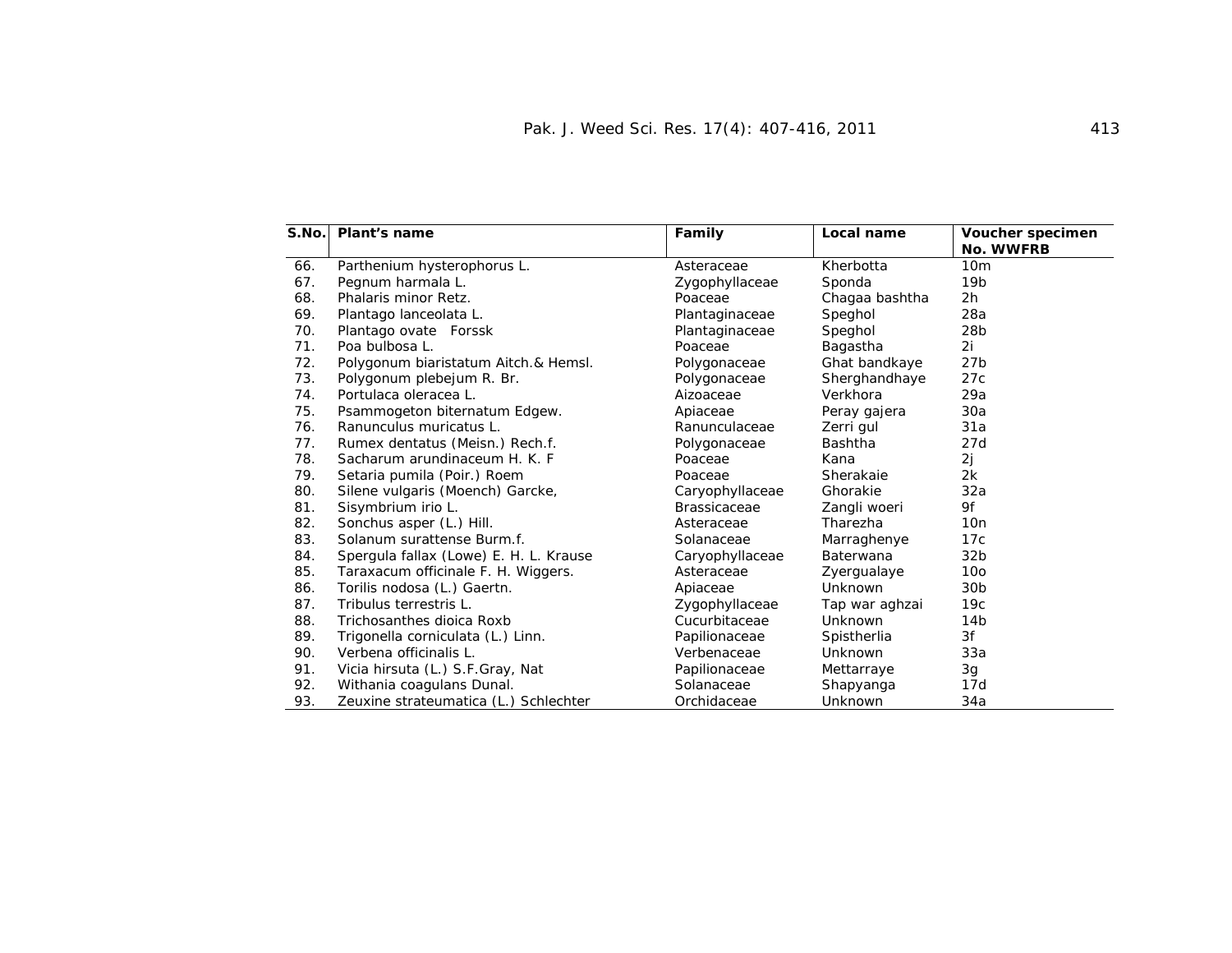|                  | various rammics inicsung |                |                | <b>THE STATE</b> |                         |              |
|------------------|--------------------------|----------------|----------------|------------------|-------------------------|--------------|
| S.No             | Family                   | Genus          | <b>Species</b> | Percentage       | Oosting<br><b>Scale</b> | <b>Seeds</b> |
| 1.               | Aizoaceae                | 1              | $\mathbf{1}$   | 1.075%           | T                       | Dicot        |
| $\overline{2}$ . | Amaranthaceae            | 3              | $\overline{4}$ | 4.301%           | $\mathbf{H}$            | $-do-$       |
| 3.               | Apiaceae                 | 2              | 2              | 2.150%           | $\mathbf{H}$            | $-do-$       |
| 4.               | Apocynaceae              | 1              | 1              | 1.075%           | I                       | -do-         |
| 5.               | Asclepiadaceae           | 1              | 1              | 1.075%           | I                       | $-do-$       |
| 6.               | Asphodelaceae            | 1              | 1              | 1.075%           | $\mathbf{I}$            | Monocot      |
| 7.               | Asteraceae               | 13             | 15             | 16.129%          | V                       | Dicot        |
| 8.               | Boraginaceae             | 4              | 6              | 6.451%           | IV                      | $-do-$       |
| 9.               | <b>Brassicaceae</b>      | 6              | 6              | 6.451%           | IV                      | $-do-$       |
| 10.              | Caryophyllaceae          | $\overline{2}$ | $\overline{2}$ | 2.150%           | $\mathbf{H}$            | $-do-$       |
| 11.              | Chenopodiaceae           | $\overline{2}$ | $\overline{2}$ | 2.150%           | $\mathbf{H}$            | $-do-$       |
| 12.              | Convolvulaceae           | 1              | 2              | 2.150%           | $\mathbf{H}$            | $-do-$       |
| 13.              | Cucurbitaceae            | 2              | $\overline{c}$ | 2.150%           | $\mathbf{H}$            | $-do-$       |
| 14.              | Cyperaceae               | 1              | 1              | 1.075%           | T                       | Monocot      |
| 15.              | Euphorbiaceae            | 1              | 3              | 3.225%           | Ш                       | Dicot        |
| 16.              | Fumariaceae              | 1              | 1              | 1.075%           | ı                       | $-do-$       |
| 17.              | Gentianaceae             | 1              | 1              | 1.075%           | I                       | $-do-$       |
| 18.              | Linaceae                 | 1              | 1              | 1.075%           |                         | -do-         |
| 19.              | Malvaceae                | 1              | 1              | 1.075%           |                         | -do-         |
| 20.              | Nyctaginaceae            | 1              | 1              | 1.075%           | ı                       | -do-         |
| 21.              | Orchidaceae              | 1              | 1              | 1.075%           | I                       | Monocot      |
| 22.              | Orobanchaceae            | 1              | 1              | 1.075%           | I                       | Dicot        |
| 23.              | Papaveraceae             | 1              | 1              | 1.075%           | ı                       | $-do-$       |
| 24.              | Papilionaceae            | 7              | $\overline{7}$ | 7.526%           | IV                      | $-do-$       |
| 25.              | Plantaginaceae           | 1              | $\overline{2}$ | 2.150%           | $\mathbf{H}$            | $-do-$       |
| 26.              | Poaceae                  | 10             | 11             | 11.827%          | V                       | Monocot      |
| 27.              | Polygonaceae             | 3              | $\overline{4}$ | 4.301%           | Ш                       | Dicot        |
| 28.              | Primulaceae              | 1              | 1              | 1.075%           | I                       | $-do-$       |
| 29.              | Ranunculaceae            | 1              | 1              | 1.075%           | I                       | -do-         |
| 30.              | Resedaceae               | 1              | 1              | 1.075%           | ı                       | $-do-$       |
| 31.              | Rubiaceae                | 1              | 1              | 1.075%           | ı                       | $-do-$       |
| 32.              | Solanaceae               | $\overline{4}$ | $\overline{4}$ | 4.301%           | Ш                       | $-do-$       |
| 33.              | Verbenaceae              | 1              | 1              | 1.075%           | $\mathsf{I}$            | -do-         |
| 34.              | Zygophyllaceae           | 3              | 3              | 3.225%           | Ш                       | $-do-$       |
| Total<br>No.     | 34                       | 82             | 93             |                  |                         |              |

**Table-3. Percentage and distribution of weeds belonging to various families infesting wheat crop in F.R. Bannu.** 

#### **Distribution pattern in wheat crop**

 The distribution pattern of the weeds in wheat crop of the area surveyed has been presented in Table-3. According to the Oosting scale, 1956, the weed *Cynodon dactylon* was observed to be most abundantly infesting the wheat fields in the locality. Though the list in Table-3 is self explanatory, the weeds *Asphadelus tenuifolius*, *Astragalus hamosus*, *Convolvulus arvensis*, *Euphorbia oblongata*, *Euphorbia helioscopia*, *Psammogeton biternatum*, *Silene vulgaris* and *Trigonella corniculata* were the rest of abundantly occurring weeds in wheat crop. On the other hand, the weeds such as *Avena fatua,*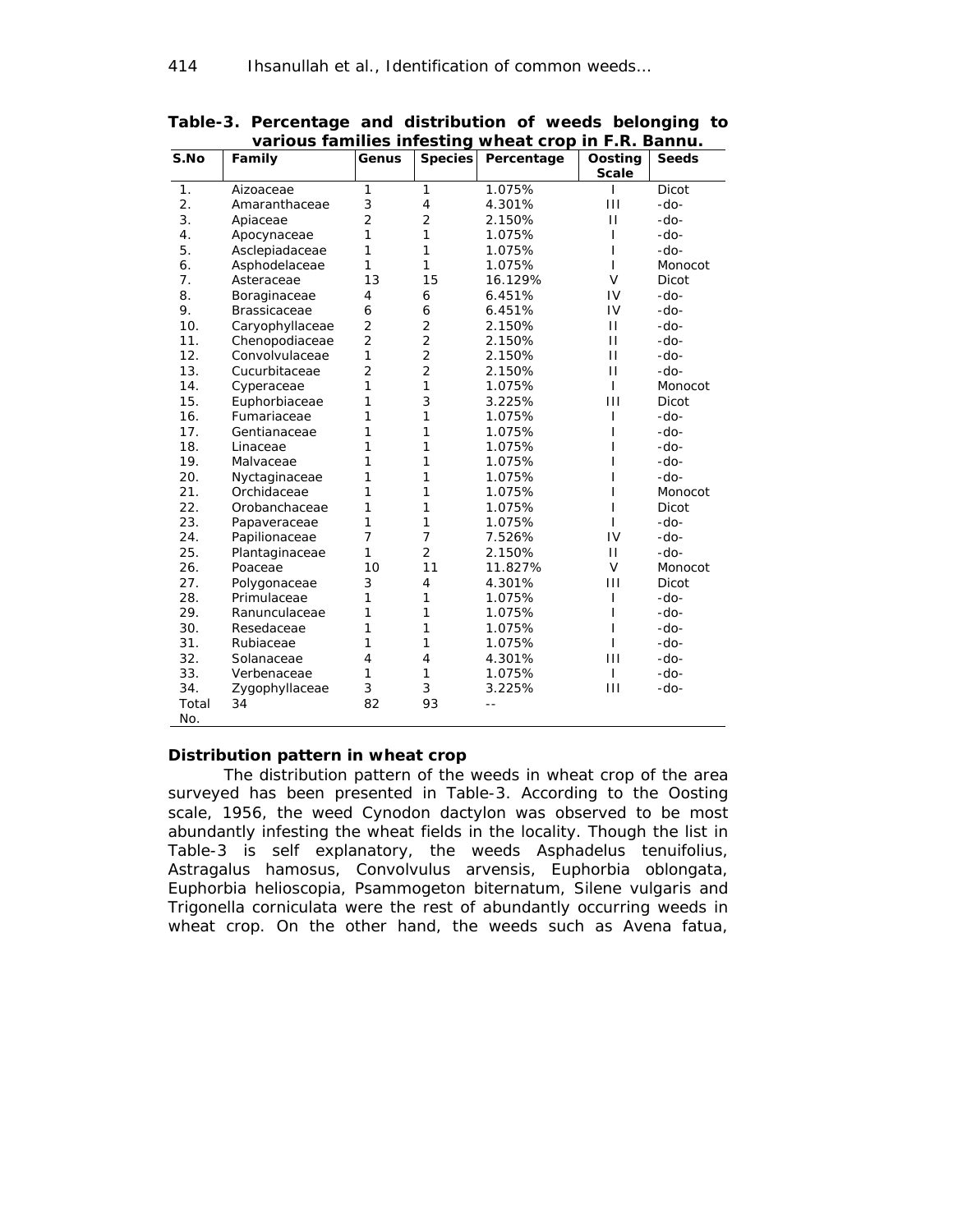*Carduus argentatus, Carthamus persicus, Chenopodium murale, Cirsium arvense, Euphorbia prostrata, Galium tricorne, Hypecoum pendulum, Lathyrus aphaca, Launaea angustifolia, L. procumbens, Malcomia africana, Medicago polymorpha, Melilotus indica, Nonea philistaea, Phalaris minor, Plantago lanceolata, Poa bulbosa, Polygonum biaristatum, P. plebejum, Ranunculus muricatus, Rumex dentatus, Sisymbrium irio, Sonchus asper, Solanum surattense, Taraxacum officinale, Tribulus terrestris, Verbena officinalis* and *Vicia hirsuta* were found to be problematic but infrequent weeds in the wheat crop of the area under investigation.

#### **REFERENCES CITED**

- Akhtar, N. and F. Hussain. 2007. Weeds of wheat fields village Qambar, District Swat, Pakistan. Pak. J. Weed Sci. Res. 13(1): 31-35.
- Ali, S. I. and M. Qaiser. 1995-2007. Flora of Pakistan, Department of Botany, University of Karachi, Karachi.
- Hashim, S. and K. B. Marwat. 2002. Invasive weeds a threat to the biodiversity. A case study from Abbottabad district, N-W Pakistan. Pak. J. Weed Sci. Res. 8(1-2): 1-2.
- Hussain, F., A. Murad and M. J. Durrani. 2004. Weed communities in the wheat fields of Mastuj, District Chitral, Pakistan. Pak. J. Weed Sci. Res. 10: 101-108.
- Hussain, F., K.B. Marwat and K. Ahmad. 1985. Eco taxonomic studies on the weeds of Wheat fields in Peshawar Valley. Gomal Univ. J. Res. 5: 27-35.
- Hussain, F., M. Z. Quershi and S. Shaukat. 1998. Studies on some weeds in wheat fields of district Attock. Sarhad J. Agric. 4:199- 207.
- Khan, N., I. khan, M. A. khan and H. khan. 2004. Major Rabi and Kharif Weeds of agronomic crops of District Bannu. Pak. J. Weed Sci. Res. 10(1-2): 79- 86.
- Leenhouts, P.W. 1968. A guide to the practice of herbarium taxonomy. Regnum Veg. Vol. 58. International Bureau for Plant Taxonomy and Nomenclature of the International Association for Plant Taxonomy, Utrecht, Netherlands.
- Nasir, E. and S. I. Ali. 1971-95. Flora of West Pakistan Department of Botany, University of Karachi, Karachi.
- Oosting, H.J. 1956. The study of plant communities. San Francisco: Freeman Publishing, Inc. 440 pp.
- Rao, V.S. 2000. Harmful effects caused by weeds. Principles of Weed Science. Oxford and IBH publishing Co. Pvt. Ltd. New Delhi & Calcutta. Pp. 1.